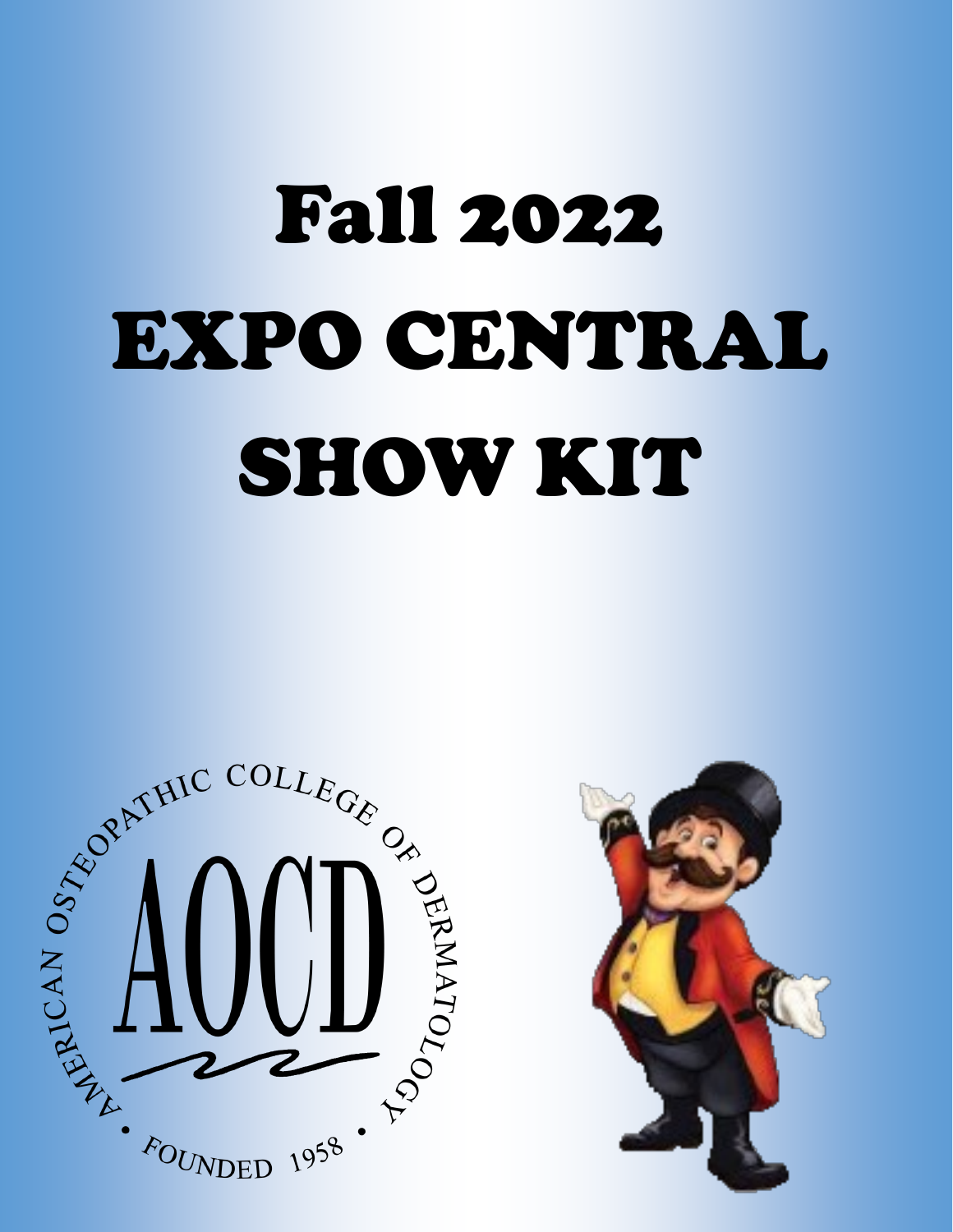



**Poster submission 8/1 (with payment)** Poster approval 8/15 **Product theater speaker announcement 8/15 Ad submission for Expo Guide 8/19 (sponsors only) AOCD room block closes 8/29 Scan & Win purchase 9/2 Vendor Registration 9/ 9 Encore support request 9/12 Vendor payment 9/12 Badge name submission 9/15**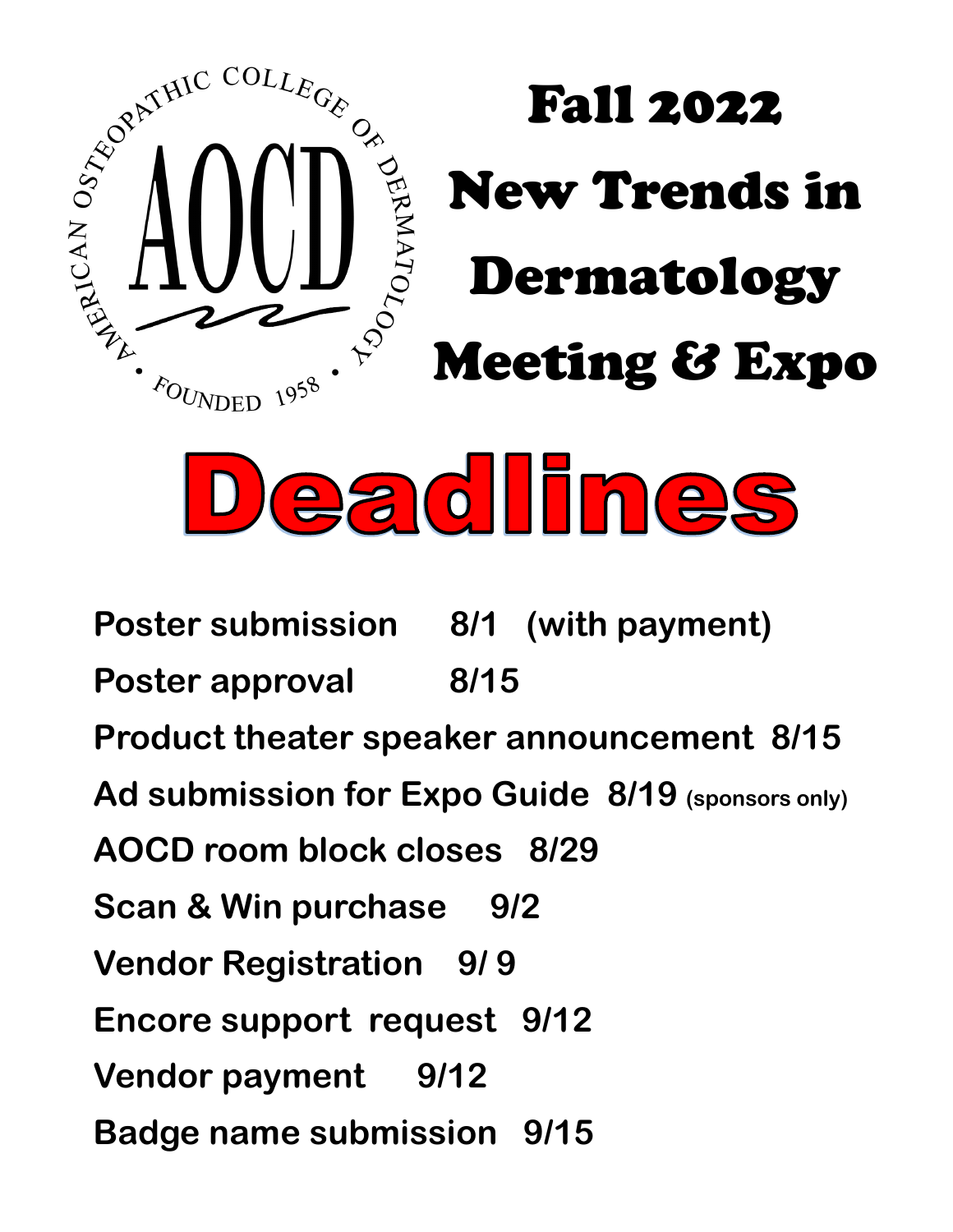# Expo Gentral Schedule

**WHEN: Wednesday September 21st - September 25th** 

**WHERE: The Westin Denver Downtown 1672 Lawrence St. Denver, CO 80202** 

**EXHIBIT SETUP: Wednesday, September 21st starting @ 7:00 AM** 

**DISMANTLE: Saturday, September 23rd after 6:00 PM** 

| <b>Wednesday Sept. 21, 2022</b> | Thursday Sept. 22, 2022                        |
|---------------------------------|------------------------------------------------|
| 12:00 PM Expo opens             | 8:00 AM Expo opens                             |
| 12:00 PM - 12:30 PM Break       | 10:00 AM - 10:30 PM Break                      |
| 3:30 PM - 4:00 PM Break         | 3:00 PM - 3:30 PM Break                        |
|                                 | 5:00 PM - 6:00 PM Happy Hour                   |
|                                 |                                                |
| <b>Friday Sept. 23, 2022</b>    | Saturday Sept. 24, 2022                        |
| 8:00 AM Expo opens              | 8:00 AM Expo opens                             |
| 10:00 AM - 10:30 PM Break       | 10:00 AM - 10:30 AM Break                      |
| 3:00 PM - 3:30 PM Break         | 3:30 PM - 4:00 PM Break                        |
| 5:00 PM - 6:00 PM Happy Hour    | $5:00 \text{ PM} - 6:00 \text{ PM}$ Happy Hour |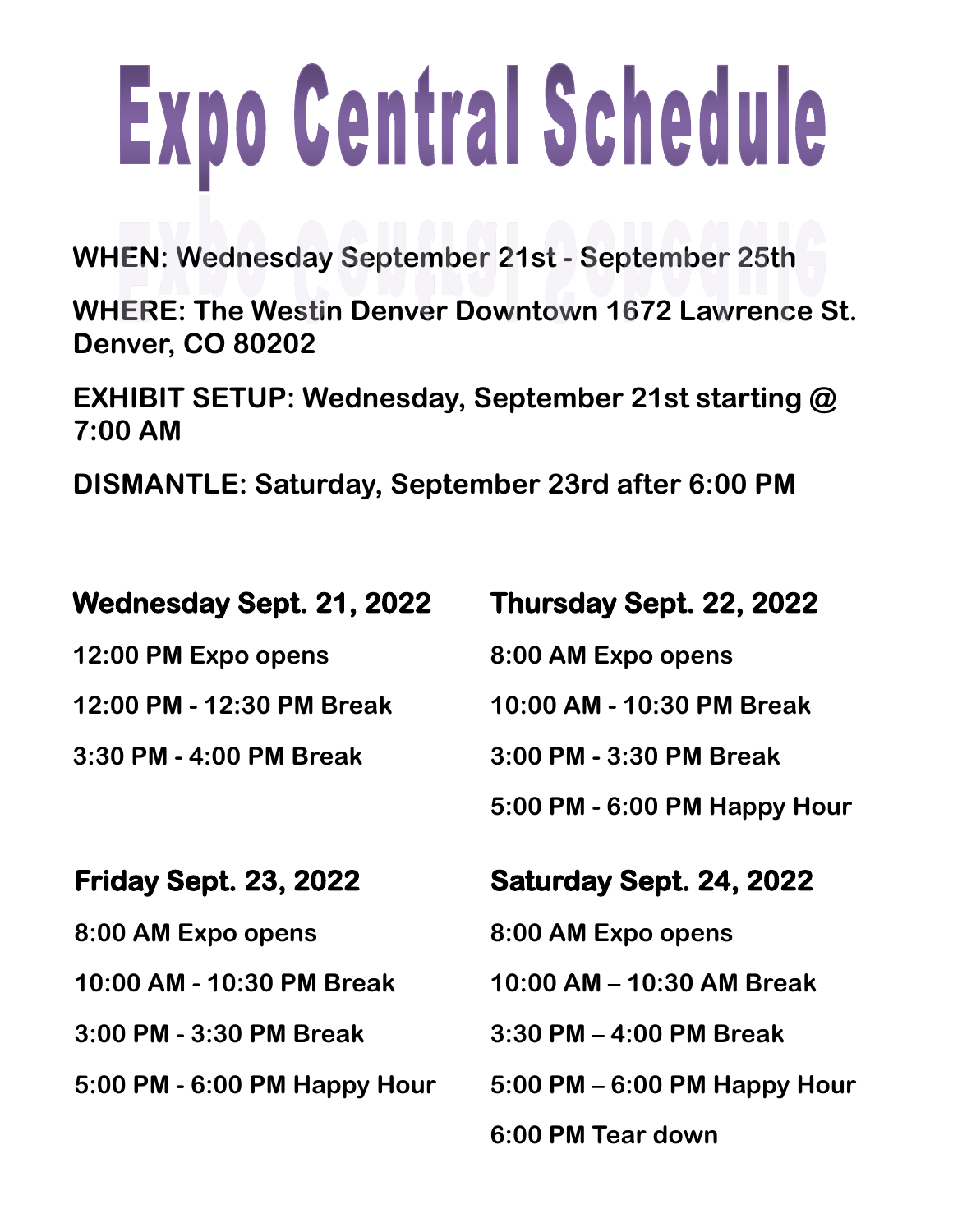### **THE WESTIN**

DENVER DOWNTOWN

#### **EXHIBITOR SERVICES REQUEST FORM**

Must be received a minimum of seven (7) business days prior to your arrival.

| <b>Conference Name:</b>                                                                                                                                                                                                                                                                                                                                                                                                            |  |  | Date:     |  |
|------------------------------------------------------------------------------------------------------------------------------------------------------------------------------------------------------------------------------------------------------------------------------------------------------------------------------------------------------------------------------------------------------------------------------------|--|--|-----------|--|
| <b>Exhibitor Information:</b>                                                                                                                                                                                                                                                                                                                                                                                                      |  |  |           |  |
| Company Name: 1988 Company Name: 1988 Company Name: 1988 Company Name: 1988 Company Name: 1988 Company Name: 1988 Company Name: 1988 Company Name: 1988 Company Name: 1988 Company Name: 1988 Company Name: 1988 Company Name:                                                                                                                                                                                                     |  |  |           |  |
|                                                                                                                                                                                                                                                                                                                                                                                                                                    |  |  | Booth $#$ |  |
| Company Address: Company Address: Company Address: Company Address: Company Address: Company Address: Company A                                                                                                                                                                                                                                                                                                                    |  |  |           |  |
|                                                                                                                                                                                                                                                                                                                                                                                                                                    |  |  |           |  |
| Phone: Phone: Phone: Phone: Phone: Phone: Phone: Phone: Phone: Phone: Phone: Phone: Phone: Phone: Phone: Phone: Phone: Phone: Phone: Phone: Phone: Phone: Phone: Phone: Phone: Phone: Phone: Phone: Phone: Phone: Phone: Phone                                                                                                                                                                                                     |  |  |           |  |
| Credit Card <b>D</b><br><b>Bill to: Guest room</b><br>$\Box$ . The contract of the contract of the contract of the contract of the contract of the contract of the contract of the contract of the contract of the contract of the contract of the contract of the contract of the co<br>$\Box$ Check box if requesting an emailed secure credit card link<br><b>Credit Card Information:</b><br><b>Email address for receipt:</b> |  |  |           |  |

#### DIRECTIONS TO WESTIN DENVER DOWNTOWN [at the TABOR CENTER] LOADING DOCK

All loading and unloading of displays, exhibits and packages must take place through the loading dock. No items may be unloaded from the front drive, through the main entrance to the hotel.

The Loading dock is accessed from Larimer Street, one block for the main entrance of the Westin Denver Downtown. Enter the loading dock on the left hand side of Larimer (Larimer is a one-way street) – marked TABOR CENTER TRUCK ENTRANCE. Please note that this entrance doubles as a parking garage entrance as well. Make sure to turn into the first entrance on the left. Vehicles cannot be left on the loading dock. After delivery, they must be parked in a designated parking area. Any vehicle left parked in an unauthorized area for a prolonged period of time will be subject to towing at owner's expense. The maximum height in the dock is 12 feet 6 inches.

If delivery is to occur after business hours, push the intercom at the dock entrance. A security officer will ask you to identify the number of vehicles, name of your company or event, driver's first & last name and a license plate number.

#### **BOX HANDLING**

Packages for meetings may be delivered to the Hotel no earlier than three business days prior to the function date. A package processing charge will be applied for all incoming items. The following scale will apply:

Envelopes \$5.00 each Boxes 1-25 lbs \$10.00 each

Case/Crates \$50.00 each 26-50 lbs \$20 each

\_\_\_\_\_\_ Pallets \$100.00 each 51+ lbs \$35 each

These charges cover the cost of labor, processing, receiving, tracking, storing and moving. Any box shipments expected to exceed 75 items must be handled through a drayage company.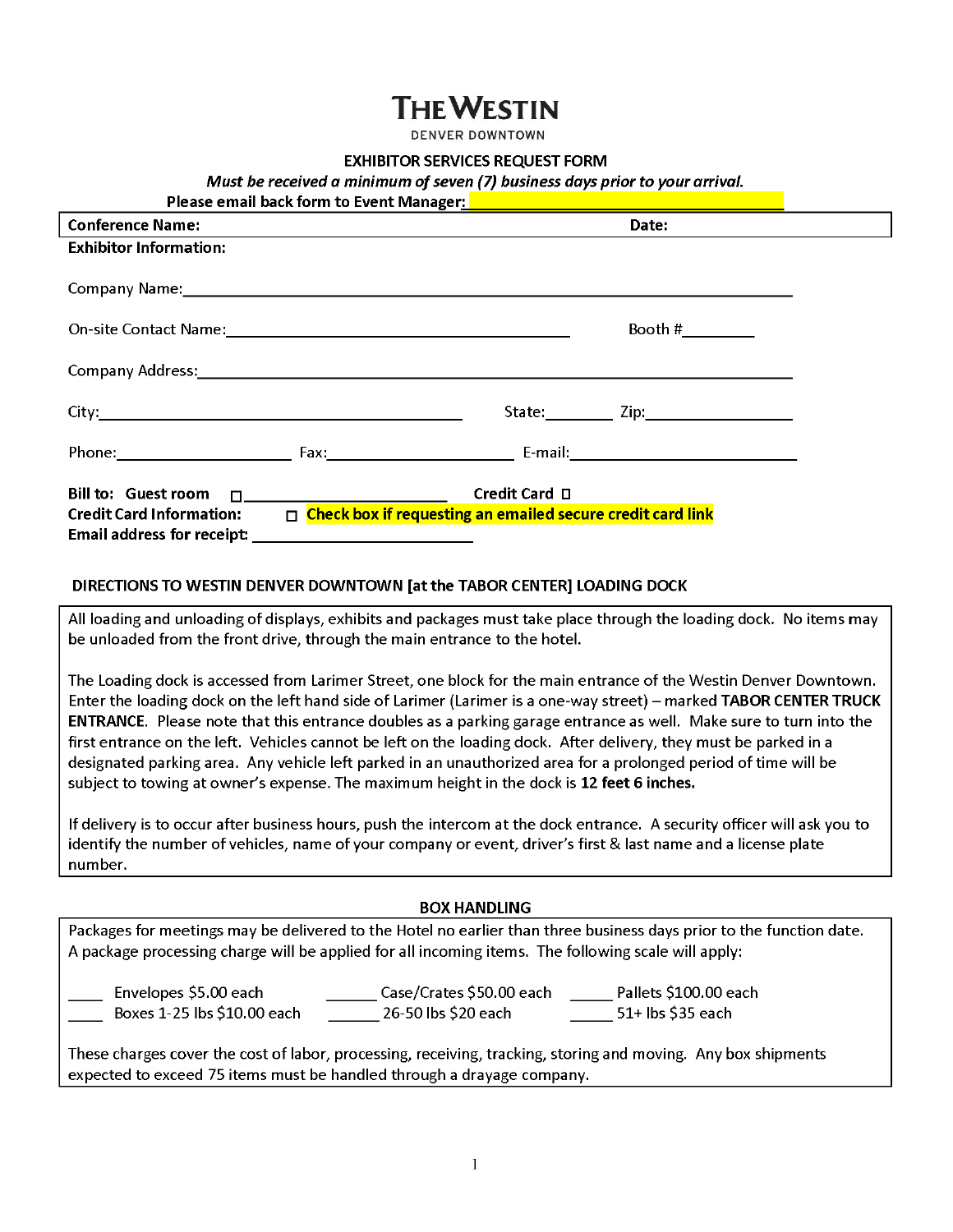

**Banner Specs ( due to AOCD office 2 weeks before meeting)** 

**Mobile Phone Banner 640 x 150 pixels, PNG, JPEG, and GIF (animations not supported on iOS)**

**Tablet/Online Banner \552 x 150 pixels, PNG, JPEG, and GIF (animations not supported on iOS) Please include URL for banner link** 

**Expo Guide ad size ( due to AOCD office 2 weeks before meeting) Full page 7.5" x 9.5" Half page 7.5" x 4.5" Quarter page 3.5" x 4.5" Submitted in jpeg or png format**

**Company Logo or any product logos 300 x 300 pixels jpeg or PNG**